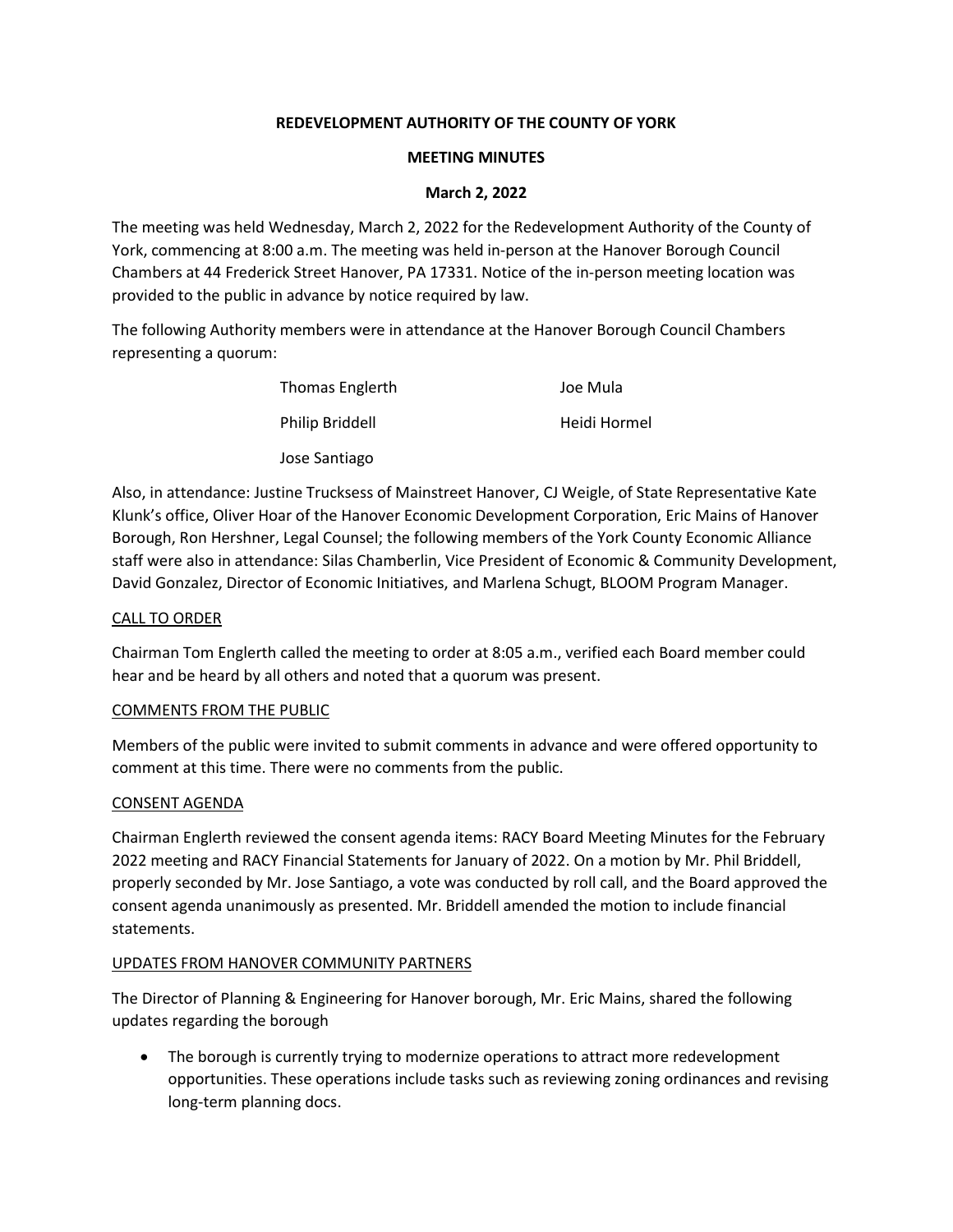• The borough received a Community Development Block Grant to make the alley next to Plaza 34 into a more welcoming, walkable space. This is a pilot project that could expand to other alleys across Hanover if successful.

Regarding the Hanover Economic Development Corporation (HEDC), Mr. Mains shared the following updates

- They are looking to establish a makerspace in Hanover with additional business incubator spaces.
- They are getting ready to commission a parking & demand study in order to explore a privatepublic partnership for a new parking garage.
- They are working with RACY and the YCEA on various projects such as the Hanover Theater, YoCo Fiber, and York County Trail Towns to develop the downtown area and engage the public.
- They are looking to launch a survey to evaluate the needs of small business owners who operate outside of the Hanover downtown area.

Ms. Justine Trucksess, Executive Director of Mainstreet Hanover, shared the following updates

- They are currently working on installing historic markers across the borough and connecting a tourism effort with Gettysburg.
- They are a partner for the York County Trail Towns program and are sharing the word about the open Trail Towns BLOOM Grant.
- They are working on holding monthly Merchant Meetings again to find out what exactly businesses need and to help create entrepreneur network in Hanover.

# HEDC HANOVER THEATER DRAFT DEVELOPMENT AGREEMENT

Dr. Chamberlin shared that the HEDC approached RACY to be the entity to acquire the Hanover Theater since HEDC is still beginning operations. The draft Development Agreement was circulated to the board prior to the meeting. Mr. Oliver Hoar of HEDC shared they are currently going through due diligence in order to purchase the property.

Mr. Ron Hershner shared RACY will acquire property with funds donated by the Warehime Foundation to PEDYC (YCEA's 501c3 entity) and hold title for up to two years or until HEDC obtains 501c3 status. The development agreement notes that HEDC is responsible for the additional costs of maintenance and insurance. While HEDC does not expect any construction work to be done while RACY owns it, Mr. Hershner will add to the agreement that no construction should be done while RACY holds title to the property.

Mr. Hoar and HEDC are continuing to discuss the next best use for the community and a request for proposals will be shared with the community as soon as possible.

On a motion by Ms. Heidi Hormel, properly seconded by Mr. Joe Mula, a vote was conducted by roll call, and the Board approved the draft Development Agreement with the Hanover Economic Development Corporation for the acquisition of the Hanover Theater, subject to the conditions contained therein Final Agreement to be negotiated and completed by the Chair, Executive Director and Solicitor.